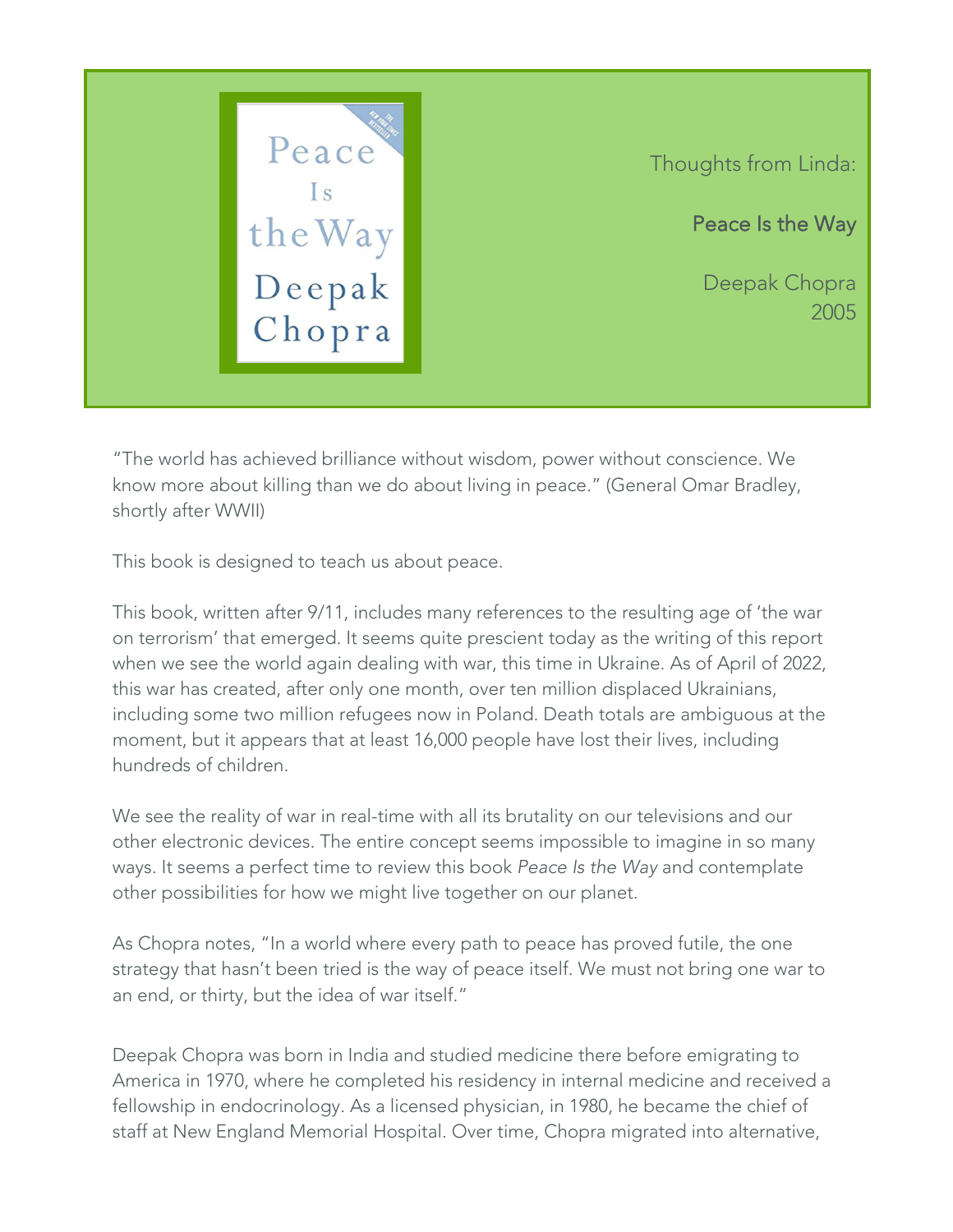Eastern-oriented medicine, Transcendental Meditation, and is the author of over 90 books. He gained popularity after appearing on The Oprah Winfrey Show in 1993 and has since built a business that includes health centers, including the Chopra Center for Wellbeing. He runs a robust website and is featured on numerous podcasts and Ted Talks.

Inspired by the saying from Mahatma Gandhi: "There is no way to peace. Peace is the way," Chopra wrote this ambitious book to show a path to a different world. He calls on the reader to imagine a different paradigm itself. As he notes, war has become a habit for the planet and in the US, the last time we were not on a war-footing was just prior to Pearl Harbor, in December of 1941. Since then, we in America have accepted the need for a massive standing army and support the military-industrial complex with 55% of our entire federal discretionary budget. It is almost unfathomable for most of us to contemplate a different way to run the planet.

This book invites us to use our imagination. Chopra unpacks the entire paradigm of war itself and suggests that to break this habit, we need to understand what everyone has benefitted from the habit and then find other ways to derive even more significant benefits. For example, he notes the advantages of war's "gifts" as:

- o War provides an outlet for national vengeance.
- o It satisfies the demands of fear.
- o It brings power to the victor.
- o It provides security to the homeland.
- o It opens an avenue for getting what you want by force.

He asks us to imagine, by contrast, living in a state of peace, where one could breathe easily. There would be space to allow for connections with other people. Arguments could proceed with mutual respect for either side. We would alleviate suffering and oppression by using ways of peaceful reconciliation such as bearing witness to wrongs and by allowing sympathy and common humanity to do their patient work. It is indeed a different vision than the current world in which we live.

How does he imagine this ever coming to pass? He relates that "the way of peace isn't based on religion or morality. It doesn't ask us to become saints overnight, or to renounce our feelings of anger or our thirst for revenge." What it asks for is something new: what he calls *conscious evolution*.

He goes on to illustrate the power of each individual taking a new personal stance for peace on the planet. He spends good time in the book illustrating how other big paradigms have changed over our collective history, such as Newton's formula for gravity and how it meant that human beings were finally on the road to a new science. He gives key examples of how many attitudes have already changed, one person at a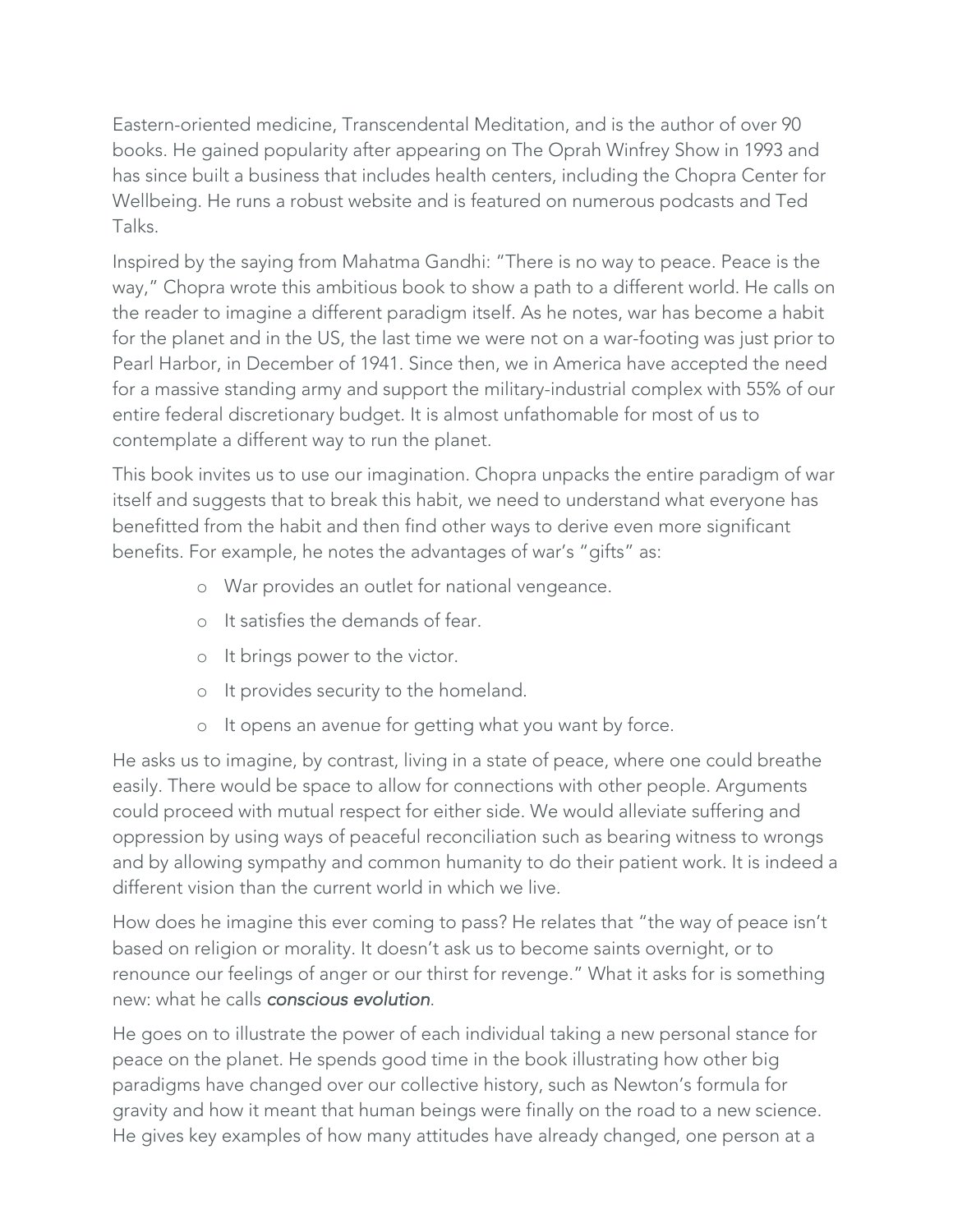time, explaining what he calls *Trends of a new Humanity* or a vision that already unites us as he asks:

- o Do you believe the world needs to unite around global warming?
- o Do you want to see the oceans free of pollution?
- o Do you think America should lead the Third World to achieve sustainable economies?
- o Do you defend freedom of religion and an end to religious fanaticism in all its forms?
- o Do you want to see an end to all nuclear stockpiles?
- o Do you want to see alternatives to fossil fuels being developed as quickly as possible?
- o Do you believe in the equality of women in every society?

Chopra explains that all these ideas already constitute accepted beliefs, even though it may take decades to realize these goals. In this way, he argues that most people are already so repulsed by the idea of war itself that it is an idea waiting to emerge. I liked his imagery when he noted, "So the trend may be starting already. You and I, in our anguish to end war, may be catching tremors from the future."

The book includes twelve chapters with names such as "War Ends Today," "The Way of Peace," "Beyond Toxic Nationalism," "The Myth of Security," "Diabolical Creativity," 'Why Does God Want War," and "Our Best Hope."

I particularly appreciate his practical suggestion for those of us who want to practice peace. In Chapter Two, "The Way of Peace," he offers a different practice for each day of the week. He powerfully notes, "The old order is extensive and powerful; it has materialism on its side. Let that be as it may. The livelier part of awareness is always the leading edge, the part that wants to evolve. It takes time for the leading edge to convince the rest of the self to give up its old outworn habits, but the evolutionary impulse is irresistible." The daily suggestions are:

Sunday—Being for Peace Monday—Thinking for Peace Tuesday—Feeling for Peace Wednesday—Speaking for Peace Thursday—Acting for Peace Friday—Creating for Peace Saturday—Sharing for Peace